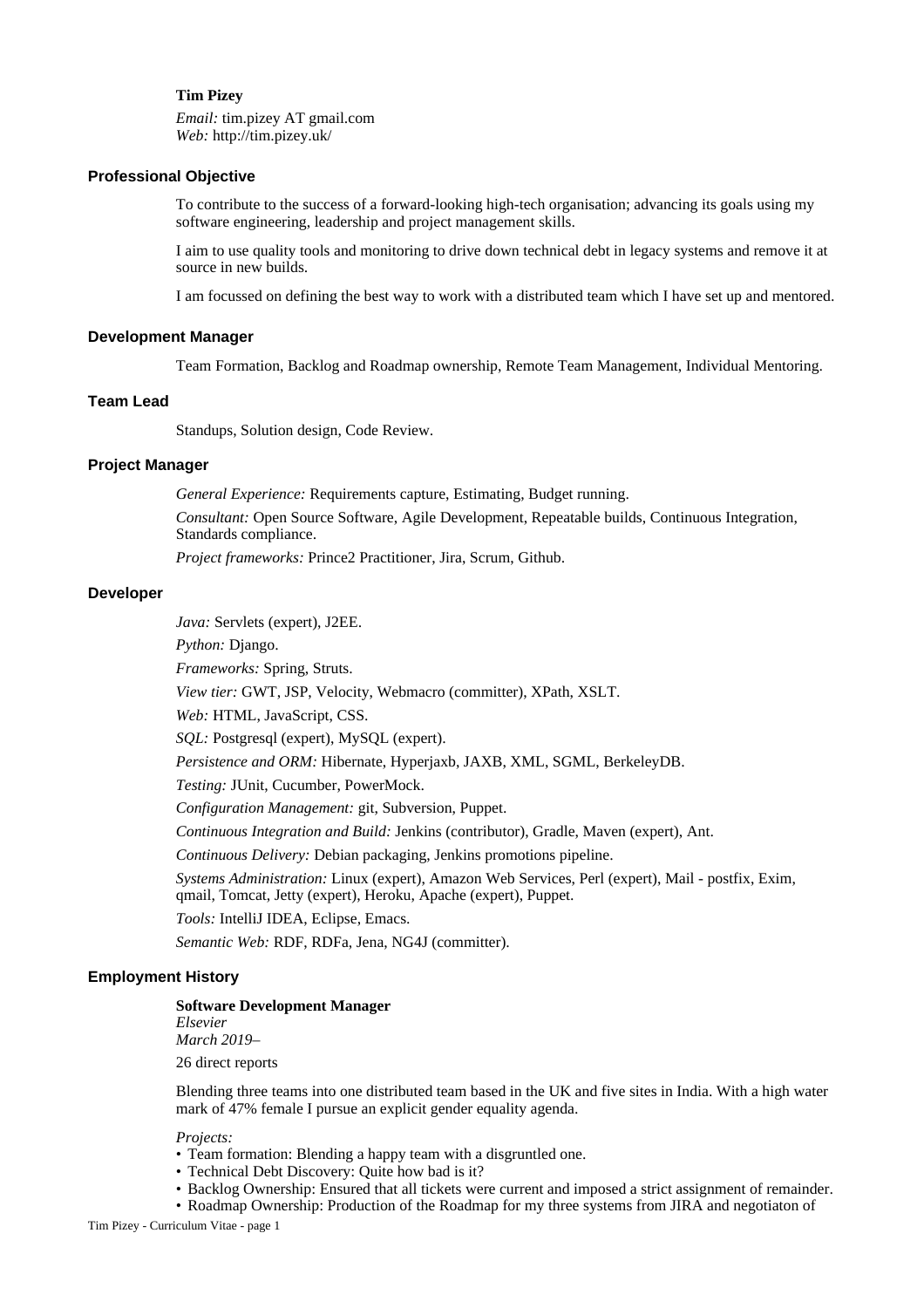priorities with the Product sponsor.

- Service Owner: I am responsible not just for the development but the running in production of my four systems.
- Moving EWII to AWS: Delivering on a five year project to move the Elsevier production engine (EWII) from a colocation provider to AWS.
- Malware Scanning Management System: Design and implementation management of a system to ensure all digital assets are scanned for viruses.
- Trusted Pair of Hands: Taking on a high functioning team, without disturbing a gelled team.
- Refactoring a monolith: Refreshing and refactoring a MarkLogic monolith to a three teir architecture, without changing user experience.

## **Senior Software Engineer**

## *Elsevier*

*March 2016–February 2019*

15 direct reports

Team Lead of a distributed team based in the UK and three sites in India.

*Projects:*

- Jenkins Management: Management of common Jenkins Continuous Integration server.
- Git Goto Guy: Training in and trouble shooting the rollout of Git to both teams.
- Management of SonarQube: Setup of the rules in SonarQube, establishment of ways of working with SonarQube.
- Continuous Deployment to AWS

# **Senior Java Developer**

*Elements Software September 2015–January 2016*

Team Lead of a UK and a Vietnam team. Two direct reports onshore, three in Vietnam.

*Projects:*

- Jenkins Management: Management of common Jenkins Continuous Integration server.
- Git Goto Guy: Training in and trouble shooting the rollout of Git to both teams.
- Management of SonarQube: Setup of the rules in SonarQube, establishment of ways of working with SonarQube.
- Containerised builds with Docker: Refactored builds to work within Docker.
- Continuous Deployment to AWS

## **Senior Development Engineer**

*Blinkbox Music*

*September 2013–May 2015*

Membership of a team of engineers focussed upon code quality.

#### *Projects:*

- Jenkins Management: Management of Jenkins Continuous Integration server, including renaming all jobs, establishing change control of Jenkins configuration and plugins.
- Cucumber JVM: Retrofitting Cucumber tests, reviewed the book for Seb Rose.
- Management of SonarOube: Setup of the rules in SonarOube, establishment of ways of working with SonarQube.

## **Software Developer (Grade 8.6)**

*Oxford University, Department of Psychiatry January 2013–August 2013*

Membership of a small agile team of software developers using the both the Python/Postgresql/Apache/Linux stack and the Java/MSSQL/Tomcat/Linux stack to develop web applications.

*Projects:*

- Action Clinical Trial: Working with the Lead Developer using Python and Twitter Bootstrap to further develop the existing Minimisation and Pack allocation system for the Action clinical trial.
- OpenClinica Installation: Installation of an untailored instance of OpenClinica.
- Systems Administration: Responding to events and recording actions in the Department's Issue Tracker suitable for external audit.

## **Senior Web Database Developer (Grade 8.5)**

*Oxford University, Centre for Genomics and Global Health November 2009–December 2012*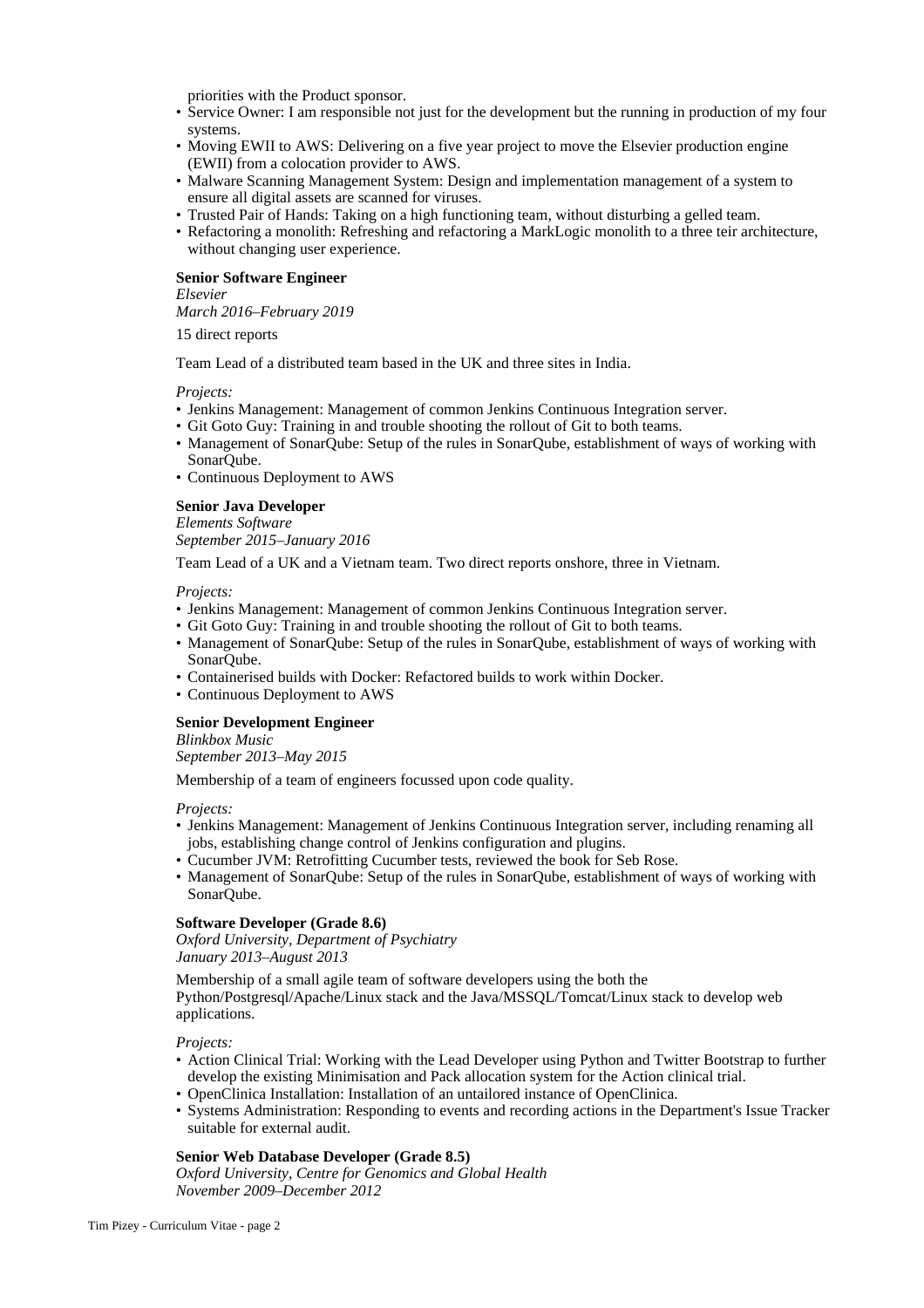Using the MySQL/GWT/XML/Apache/Linux stack to develop web applications.

#### *Projects:*

- Warehouse reporting: Using Latex, R and Java to publish graphs and a data dictionary.
- WWARN Repository: Using HyperJaxB and Spring to build a Data Warehouse.
- Jenkins Continuous Integration: Setup all projects to build and deploy using Maven under Jenkins.
- Chassis: A framework for global data-sharing between clinical research groups.

## **Project Officer (Grade 7)**

*Oxford University Computing Services April 2009–October 2009*

Development of an RDF backed location query engine delivering location based services to mobiles.

#### *Projects:*

- Gaboto: Take-on of the Gaboto Open Source RDF store by the introduction of tests and CI.
- Android Applications: Applications for the Google G1.
- Gaboto Update: RDF store update interface.

## **Systems Consultant**

*Champion Recruitment October 2005–December 2008*

Responsible for configuring and bespoke work on the Bond International Adapt system and web interface to it.

*Projects:*

- Onsite: Rewriting and restructuring a large ASP based web site. Generated Java JWebUnit tests.
- CLIPS Parser: A parser for the Adapt command language, using JavaCC, which identified a 30% error rate in delivered code.
- .NET website: Review and rewrite of .net website and data access layer.

## **Senior Java Developer**

*INSL Limited*

*May 2005–August 2005*

Lead Java developer for the Spheriq email cleansing service. As lead developer I had overall ownership of the codebase and a mentoring role to the other three members of the team.

*Projects:*

- Audit Trail: Adding an audit log to all configuration change events.
- Continuous Integration configuration: Retrofitting Maven and Cruise Control to the existing project.

## **Proprietor**

*Context Computing January 1994–June 2004*

Between my MSc and 2004 (11 years) I was a Sole Trader.

*Achievements:*

- Recruited a distributed team of freelancers from Russia, Ukraine, Czech Republic and UK.
- Designed and implemented a project management and implementation portal.
- Part of the team that developed the Melati middleware layer.

# **Chief Technical Officer**

*Bibliomania.com August 2000–*

As CTO I managed a team of distance workers in addition to implementing and supervising the rollout and continued development one of the first online full text book websites.

## **Publishing Consultant**

*Thompson Tax May 1996–February 1997* Working with Perl and SGML I wrote validation scripts for a large Tax Reference work.

## **Senior Technical Analyst**

*Catalyst Electronic Publishing September 1994–May 1997*

Recruited by the Technical Director I had responsibility for all project conversions. I also assisted in sales and defined the overall approach to most projects. The majority of projects were completed in perl.